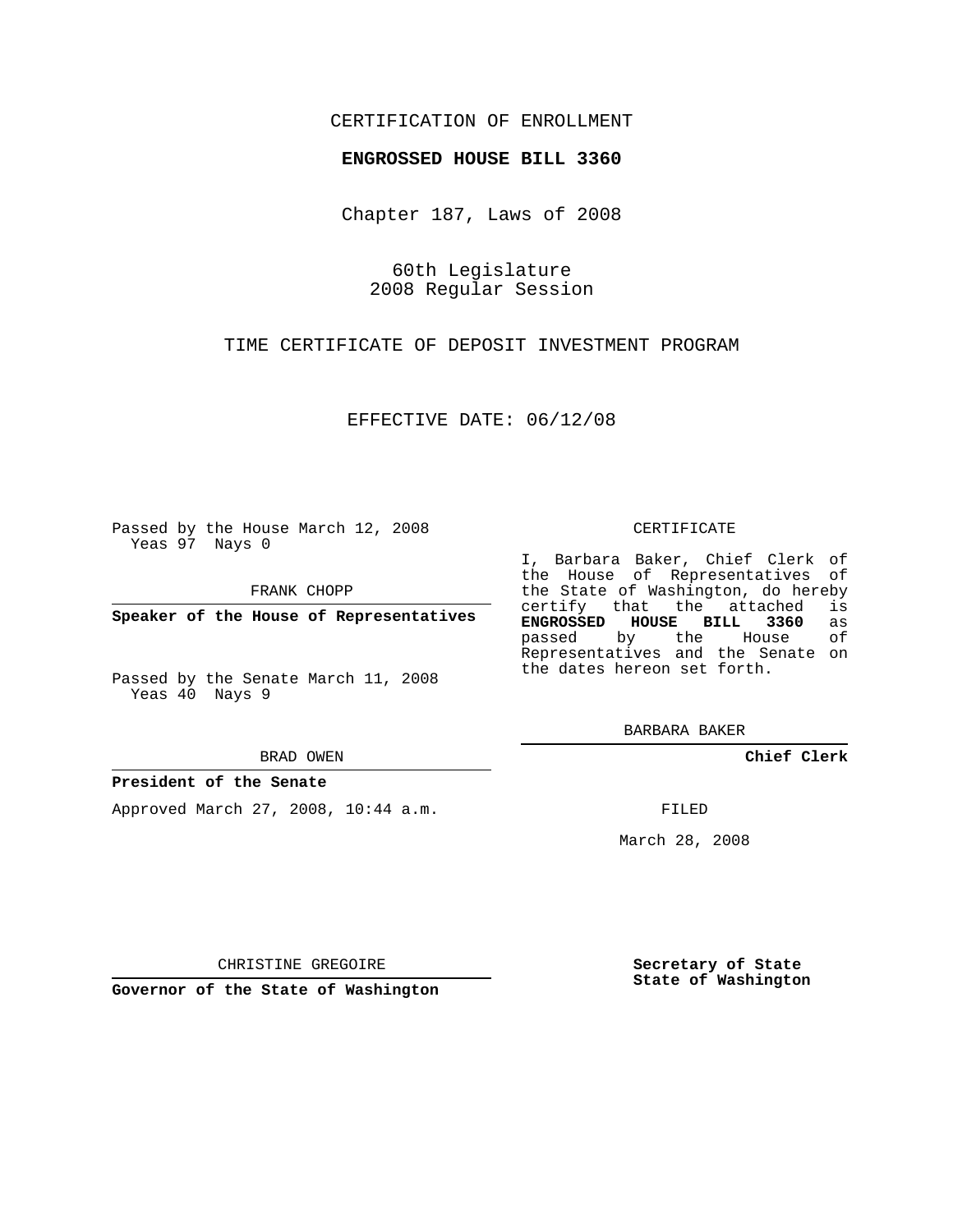## **ENGROSSED HOUSE BILL 3360** \_\_\_\_\_\_\_\_\_\_\_\_\_\_\_\_\_\_\_\_\_\_\_\_\_\_\_\_\_\_\_\_\_\_\_\_\_\_\_\_\_\_\_\_\_

\_\_\_\_\_\_\_\_\_\_\_\_\_\_\_\_\_\_\_\_\_\_\_\_\_\_\_\_\_\_\_\_\_\_\_\_\_\_\_\_\_\_\_\_\_

AS AMENDED BY THE SENATE

Passed Legislature - 2008 Regular Session

**State of Washington 60th Legislature 2008 Regular Session By** Representatives Hasegawa and Santos

Read first time 02/07/08. Referred to Committee on Finance.

 1 AN ACT Relating to the time certificate of deposit investment 2 program; amending RCW 43.60A.190, 43.86A.030, and 43.86A.060; and 3 creating a new section.

4 BE IT ENACTED BY THE LEGISLATURE OF THE STATE OF WASHINGTON:

 5 **Sec. 1.** RCW 43.60A.190 and 2007 c 11 s 1 are each amended to read 6 as follows: 7 (1) The department shall:

 8 (a) Develop and maintain a current list of veteran-owned 9 businesses; and

10 (b) Make the list available on the department's public web site.

11 (2) ((<del>In order</del>)) To qualify as a veteran-owned business, the 12 business must be at least fifty-one percent owned and controlled by:

13 (a) A veteran as defined in RCW 41.04.007; or

14 (b) An active or reserve member in any branch of the armed forces 15 of the United States, including the national guard, coast guard, and 16 armed forces reserves.

17 (3) To participate in the linked deposit program under chapter 18 43.86A RCW, a veteran-owned business qualified under this section must 19 be certified by the department as a business: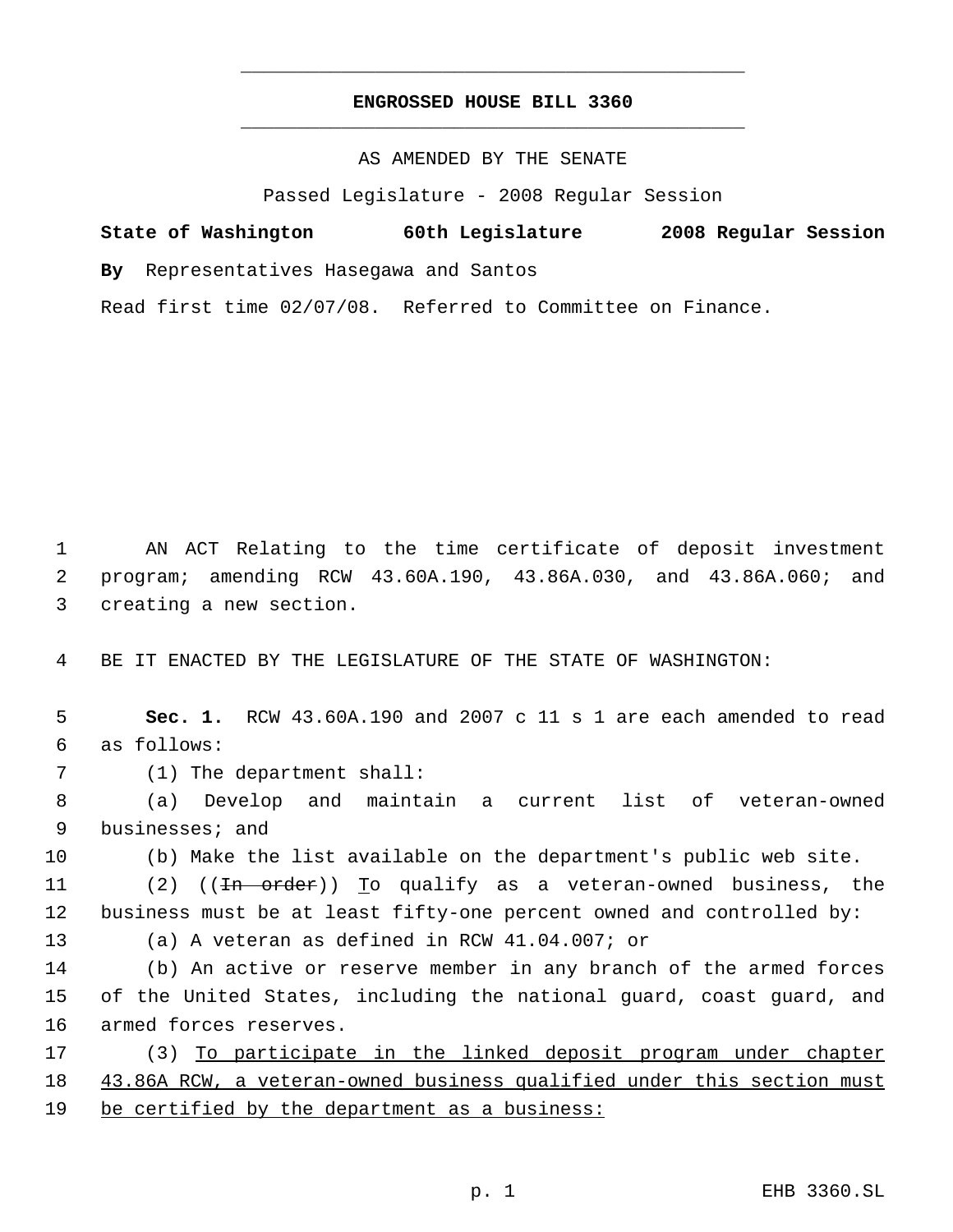(a) In which the veteran owner possesses and exercises sufficient expertise specifically in the business's field of operation to make decisions governing the long-term direction and the day-to-day operations of the business;

 (b) That is organized for profit and performing a commercially useful function; and

 (c) That meets the criteria for a small business concern as established under chapter 39.19 RCW.

 (4) The department shall create a logo for the purpose of identifying veteran-owned businesses to the public. The department shall put the logo on an adhesive sticker or decal suitable for display in a business window and distribute the stickers or decals to veteran-owned businesses listed with the department.

14  $((4+))$  (5)(a) Businesses may submit an application on a form 15 prescribed by the department for inclusion on the list or to apply for 16 certification under this section.

17 (b) The department must notify the state treasurer of veteran-owned businesses that are no longer certified under this section. The written notification to the state treasurer must contain information 20 regarding the reasons for the decertification and information on financing provided to the veteran-owned business under RCW 43.86A.060.

22  $((+5))$  (6) The department may adopt rules necessary to implement this section.

 **Sec. 2.** RCW 43.86A.030 and 2007 c 500 s 1 are each amended to read as follows:

 (1) Funds held in public depositaries not as demand deposits as provided in RCW 43.86A.020 and 43.86A.030, shall be available for a time certificate of deposit investment program according to the following formula: The state treasurer shall apportion to all participating depositaries an amount equal to five percent of the three year average mean of general state revenues as certified in accordance with Article VIII, section 1(b) of the state Constitution, or fifty percent of the total surplus treasury investment availability, whichever is less. Within thirty days after certification, those funds determined to be available according to this formula for the time certificate of deposit investment program shall be deposited in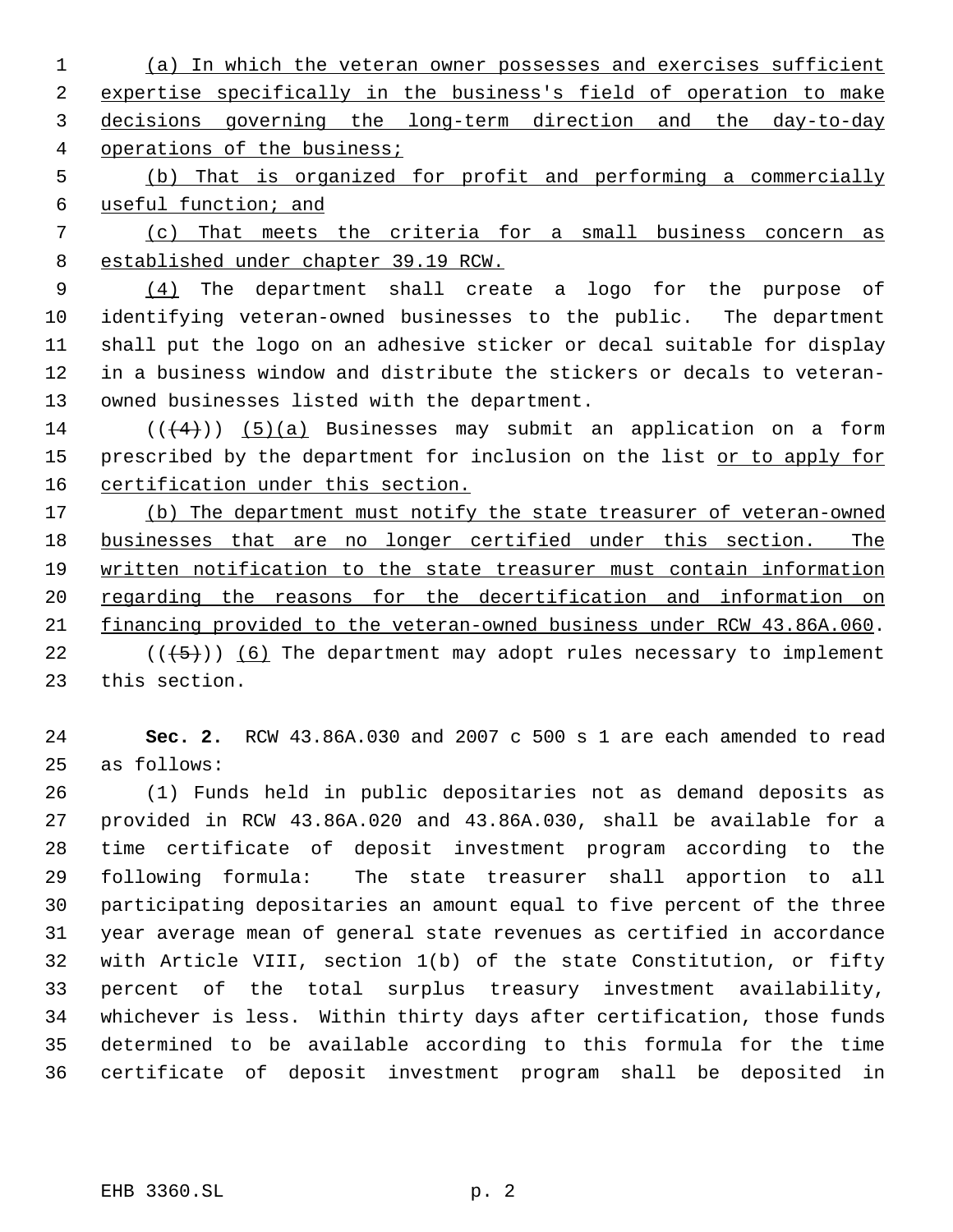qualified public depositaries. These deposits shall be allocated among the participating depositaries on a basis to be determined by the state treasurer.

 (2) Of all funds available under this section, the state treasurer 5 may use up to one hundred ((fifty)) seventy-five million dollars per year ((of all funds available under this section)) for the purposes of RCW 43.86A.060(2)(c)(i) and up to fifteen million dollars per year for 8 the purposes of RCW  $43.86A.060(2)(c)(ii)$ . The amounts made available to these public depositaries shall be equal to the amounts of outstanding loans made under RCW 43.86A.060.

 (3) The formula so devised shall be a matter of public record giving consideration to, but not limited to deposits, assets, loans, capital structure, investments or some combination of these factors. However, if in the judgment of the state treasurer the amount of allocation for certificates of deposit as determined by this section will impair the cash flow needs of the state treasury, the state treasurer may adjust the amount of the allocation accordingly.

 **Sec. 3.** RCW 43.86A.060 and 2007 c 500 s 2 are each amended to read as follows:

 (1) The state treasurer shall establish a linked deposit program for investment of deposits in qualified public depositaries. As a condition of participating in the program, qualified public depositaries must make qualifying loans as provided in this section. The state treasurer may purchase a certificate of deposit that is equal to the amount of the qualifying loan made by the qualified public depositary or may purchase a certificate of deposit that is equal to the aggregate amount of two or more qualifying loans made by one or more qualified public depositaries.

(2) Qualifying loans made under this section are those:

(a) Having terms that do not exceed ten years;

(b) Where an individual loan does not exceed one million dollars;

 (c)(i) That are made to a minority or women's business enterprise 33 that has received state certification under chapter 39.19 RCW; or

 (ii) That are made to a veteran-owned business that has received state certification under RCW 43.60A.190;

 (d) Where the interest rate on the loan to the minority or women's 37 business enterprise or veteran-owned business does not exceed an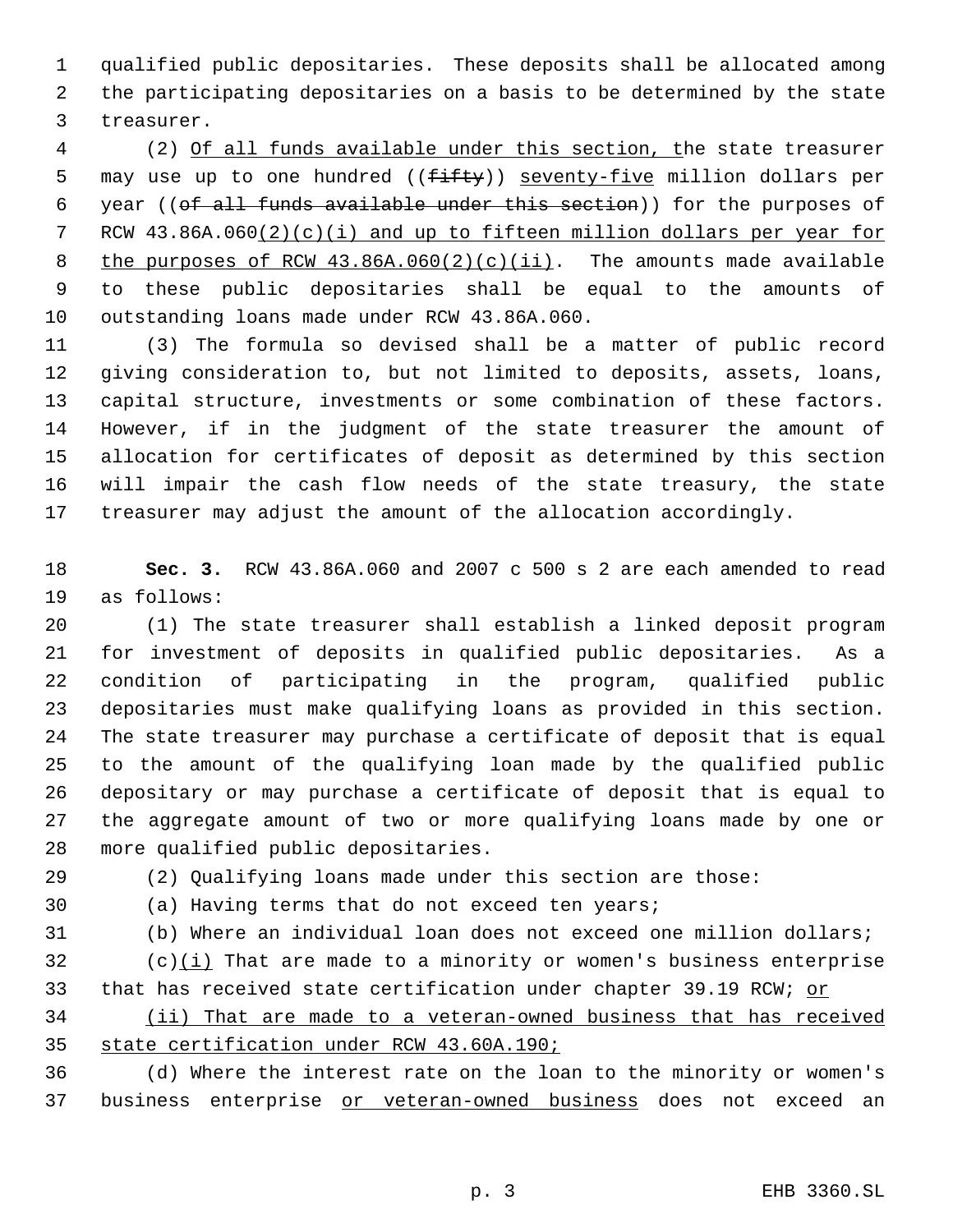interest rate that is two hundred basis points below the interest rate the qualified public depositary would charge for a loan for a similar purpose and a similar term, except that, if the preference given by the state treasurer to the qualified public depositary under subsection (3) of this section is less than two hundred basis points, the qualified public depositary may reduce the preference given on the loan by an amount that corresponds to the reduction in preference below two hundred basis points given to the qualified public depositary; and

 (e) Where the points or fees charged at loan closing do not exceed one percent of the loan amount.

 (3) In setting interest rates of time certificate of deposits, the state treasurer shall offer rates so that a two hundred basis point preference will be given to the qualified public depositary, except that the treasurer shall lower the amount of the preference to ensure that the effective interest rate on the time certificate of deposit is not less than two percent.

 (4) Upon notification by the state treasurer that a minority or women's business enterprise is no longer certified under chapter 39.19 RCW or that a veteran-owned business is no longer certified under RCW 20 43.60A.190, the qualified public depositary shall reduce the amount of qualifying loans by the outstanding balance of the loan made under this 22 section to the minority or women's business enterprise or the veteran-owned business, as applicable.

 (5) The office of minority and women's business enterprises has the authority to adopt rules to:

 (a) Ensure that when making a qualified loan under the linked deposit program, businesses that have never received a loan under the linked deposit program are given first priority;

 (b) Limit the total principal loan amount that any one business receives in qualified loans under the linked deposit program over the lifetime of the businesses;

 (c) Limit the total principal loan amount that an owner of one or more businesses receives in qualified loans under the linked deposit program during the owner's lifetime; and

 (d) Limit the total amount of any one qualified loan made under the linked deposit program.